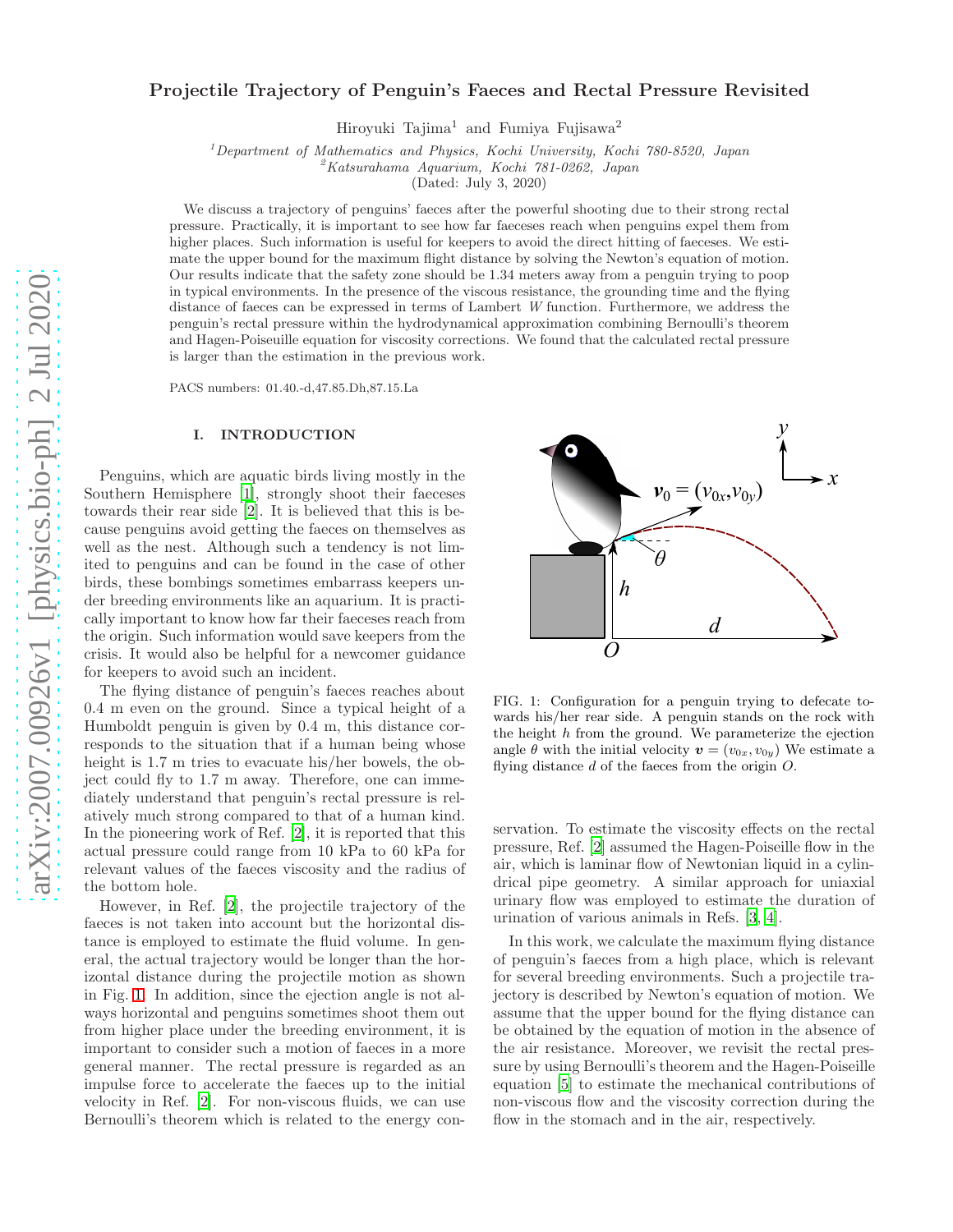

<span id="page-1-2"></span>FIG. 2: Model for penguin's stomach. We assume that the faeceses are prepared in a fictitious cylindrical tank with the radius  $R$ . The depth  $z$  is estimated from the fluid volume V after the firing. The pressure in the stomach is given by  $P = P_0 + P_t$  where  $P_0 = 1013$  hPa and  $P_t$  are the atmospheric pressure and the rectal pressure, respectively.

This paper is organized as follows. In Sec. [II,](#page-1-0) we explain our setup for the projectile motion of penguin's faeces and the evaculation of them from their intestines. The latter is used for the estimation of penguin's rectal pressure. In Sec. [III,](#page-1-1) we show Newton's equation of motion for the faeces after the shoot. We show the maximum flying distance at arbitrary angle and height. In Sec. [IV,](#page-2-0) we discuss effects of the viscous air resistance during the projectile motion. In Sec. [V,](#page-3-0) we calculate the rectal pressure under the assumption that the faeces liquid can approximately regarded as an ideal fluid. In Sec. [VI,](#page-3-1) we estimate the additional contribution to the rectal pressure due to the viscosity correction within the Hagen-Poiseuille equation. Finally, we summarize this paper in Sec. [VII.](#page-4-2)

### <span id="page-1-0"></span>II. SETUP

Before moving to the calculation, we explain the configurations and the parameters we consider in this work. Figure [1](#page-0-0) shows the situation where a Humboldt penguin shoots the faeces out from the higher place with the height h. Here, we employ an initial velocity  $|v_0| \equiv$  $v_0 = 2.0$  m/s reported in Ref. [\[2](#page-4-1)] as a typical value. The ejection angle is denoted by  $\theta$ , and the gravitational constant is fixed at  $g = 9.8 \text{ m/s}^2$ .

Figure [2](#page-1-2) shows the effective model of penguin's stomach. We employ properties of the faeces used in Ref. [\[2\]](#page-4-1), where the mass density  $\rho = 1141 \text{ kg/m}^3$ , the viscosity  $\eta = 0.02 \sim 0.08$  Pa·s are employed. In our model the radius of bottom hole is given by  $r = 0.004$  m. Although it is known that penguin's rectum has a form of a straight tube [\[6\]](#page-5-3), in this work we approximate it as a cylindrical tank with the radius  $R$  for simplicity. The pressure in the stomach is given by  $P = P_0 + P_t$  where  $P_0 = 1013$  hPa and  $P_t$  are the atmospheric pressure in the air and penguin's rectal pressure, respectively.

# <span id="page-1-1"></span>III. NEWTON'S EQUATION OF MOTION WITHOUT AIR RESISTANCES

We consider Newton's equations of motion

$$
m\frac{d^2x}{dt^2} = 0,\t\t(3.1)
$$

$$
m\frac{d^2y}{dt^2} = -mg,\t\t(3.2)
$$

where  $m$  is the total mass of penguin's faeces. By solving them, one can obtain textbook results

$$
v_x = \frac{dx}{dt} = v_{0x} \equiv v_0 \cos \theta, \qquad (3.3)
$$

$$
v_y = \frac{dy}{dt} = v_{0y} - gt \equiv v_0 \sin \theta - gt,\tag{3.4}
$$

$$
x(t) = v_0 t \cos \theta, \tag{3.5}
$$

and

$$
y(t) = h + v_0 t \sin \theta - \frac{1}{2}gt^2.
$$
 (3.6)

We obtain the grounding time  $t_g$  from  $y(t_g) = 0$ , which reads

$$
\frac{1}{2}gt_g^2 - v_{0y}t_g - h = 0.
$$
\n(3.7)

Thus, one can obtain

$$
t_g = \frac{v_0 \sin \theta}{g} + \sqrt{\frac{v_0^2 \sin^2 \theta}{g^2} + \frac{2h}{g}}.
$$
 (3.8)

Since the flying distance is given by  $d = v_0 t_g \cos \theta$ , we obtain

$$
d = v_0 \cos \theta \left( \frac{v_0 \sin \theta}{g} + \sqrt{\frac{v_0^2 \sin^2 \theta}{g^2} + \frac{2h}{g}} \right). \tag{3.9}
$$

In Fig. [3,](#page-2-1) we plot d as a function of  $\theta$  at a typical height  $h = 1.1$  m. The angle  $\theta_{\text{max}}$  where d becomes maximum is given by the condition

$$
\frac{\partial d}{\partial \theta}\Big|_{\theta=\theta_{\text{max}}} = -v_0 \sin \theta \left( \frac{v_0 \sin \theta}{g} + \sqrt{\frac{v_0^2 \sin^2 \theta}{g^2} + \frac{2h}{g}} \right) \n+ v_0 \cos \theta \left( \frac{v_0 \cos \theta}{g} + \frac{v_0^2 \sin \theta \cos \theta}{\sqrt{\frac{v_0^2 \sin^2 \theta}{g^2} + \frac{2h}{g}}} \right) \n= 0.
$$

<span id="page-1-3"></span>(3.10)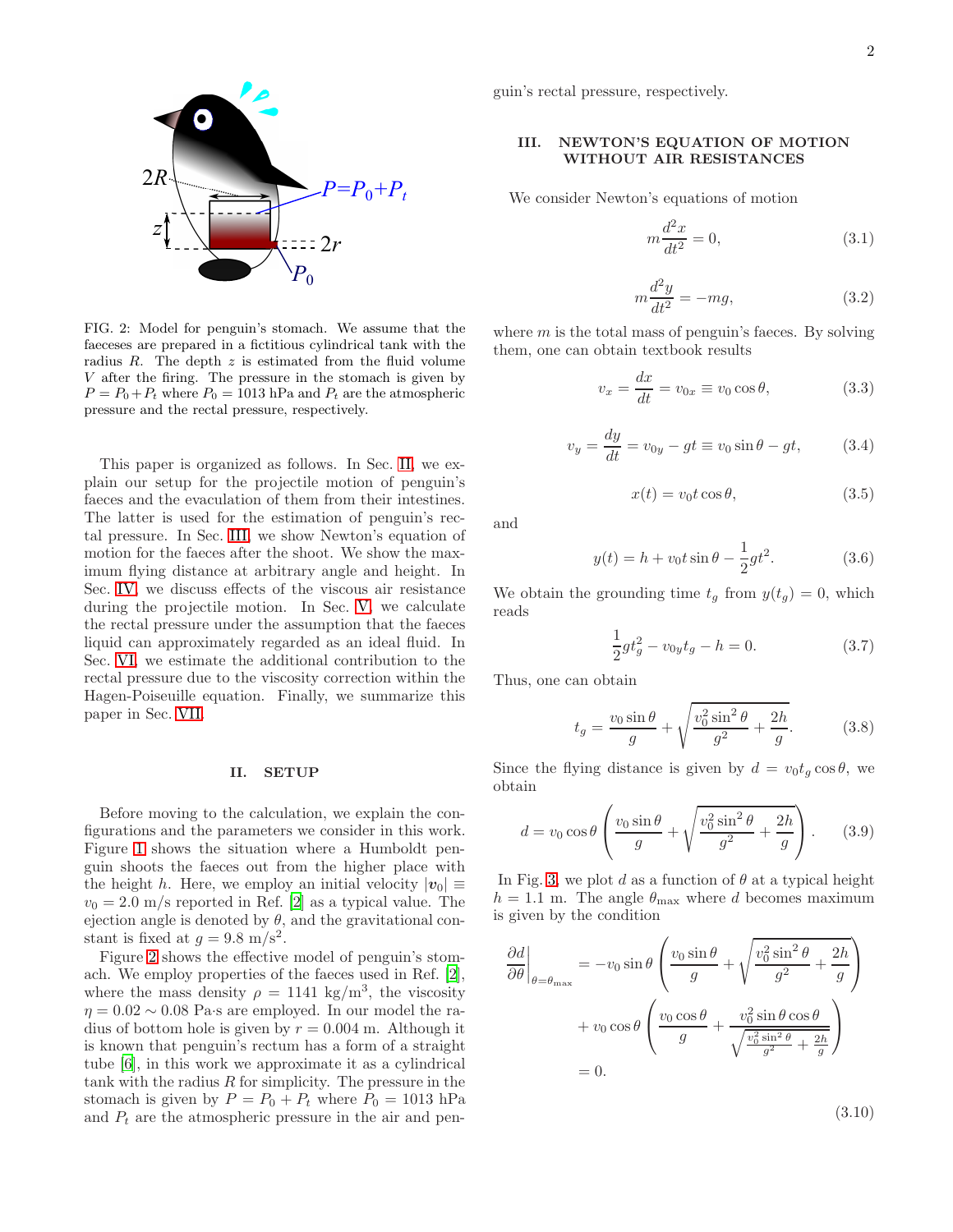

<span id="page-2-1"></span>FIG. 3: The flying distance d as a function of  $\theta$  at  $h = 1.1$  m.

From Eq. [\(3.10\)](#page-1-3) we obtain

$$
\theta_{\text{max}} = \sin^{-1} \left[ \frac{1}{\sqrt{2 \left( 1 + \frac{hg}{v_0^2} \right)}} \right].
$$
 (3.11)

In this regard, in terms of  $h$  and  $v_0$ , the maximum flying distance  $d_{\text{max}}$  is given by

$$
d_{\max} = v_0 \cos \left[ \sin^{-1} \left\{ \frac{1}{\sqrt{2 \left( 1 + \frac{hg}{v_0^2} \right)}} \right\} \right]
$$
  
 
$$
\times \left[ \frac{v_0}{g} \frac{1}{\sqrt{2 \left( 1 + \frac{hg}{v_0^2} \right)}} + \sqrt{\frac{v_0^2}{2g^2 \left( 1 + \frac{hg}{v_0^2} \right)}} + \frac{2h}{g} \right].
$$
  
(3.12)

Figure [4](#page-2-2) shows h-dependence of  $d_{\text{max}}$  at  $\theta = \theta_{\text{max}}$ . The inset shows  $\theta_{\text{max}}$  as a function of h. In the case of  $h =$ 1.1 m which is typical height of rocks in the penguin's area of the Katsurahama aquarium, we obtain  $d_{\text{max}} =$ 1.03 m at  $\theta_{\text{max}} = 21.6^{\circ}$ . It is slightly longer the case of the horizontal ejection  $d(\theta = 0) = 0.95$  m. We note that the maximal height of rocks is  $h = 2.0$  m in the Katsurahama aquarium. In this case, we obtain  $d_{\text{max}} =$ 1.34 m at  $\theta_{\text{max}} = 16.9^{\circ}$  and  $d(\theta = 0) = 1.24$  m. Since the air resistance in principle shortens d as we discuss in Sec. [IV,](#page-2-0) this value can be regarded as an upper bound for  $d_{\text{max}}$ . Therefore, we found that penguin keepers should keep the distance being longer than 1.34 m from penguins trying to eject faeces in the Katsurahama aquarium.



<span id="page-2-2"></span>FIG. 4: The maximum flying distance  $d_{\text{max}}$  as a function of h. The inset shows the corresponding angle  $\theta_{\text{max}}$ .

# <span id="page-2-0"></span>IV. NEWTON'S EQUATION OF MOTION WITH VISCOUS RESISTANCE

Here, we discuss effects of the air resistance. For simplicity, we consider the case with viscous resistance which is proportional to  $v$ . The equations of motion are given by

$$
m\frac{d^2x}{dt^2} = -kv_x,\t\t(4.1)
$$

$$
m\frac{d^2y}{dt^2} = -mg - kv_y.
$$
\n(4.2)

Resulting velocities and distances are given by

$$
v_x(t) = v_{0x}e^{-\frac{k}{m}t},
$$
\n(4.3)

$$
v_y(t) = v_{0y}e^{-\frac{k}{m}t} + \frac{mg}{k}(e^{-\frac{k}{m}t} - 1),
$$
 (4.4)

$$
x(t) = \frac{mv_{0y}}{k} (1 - e^{-\frac{k}{m}t}),
$$
\n(4.5)

and

$$
y(t) = h + \frac{m}{k} \left( v_{0y} + \frac{mg}{k} \right) (1 - e^{-\frac{k}{m}t}) - \frac{mg}{k}t. \tag{4.6}
$$

We note that by expanding them with respect to  $k$ , one can reproduce the results in the absence of the resistance. Since  $v_x(t)$  exponentially decreases due to the nonzero k, one can confirm that  $d_m$  max with  $k = 0$  gives an upper bound for the distance. We note that in this case the grounding time is given by

$$
t_g = \frac{m}{k} W_0 \left( -\left( 1 + \frac{k v_{0y}}{mg} \right) e^{-\left( 1 + \frac{k v_{0y}}{mg} + \frac{k^2 h}{m^2 g} \right)} \right) + \frac{m}{k} + \frac{hk}{mg} + \frac{v_{0y}}{g},
$$
\n(4.7)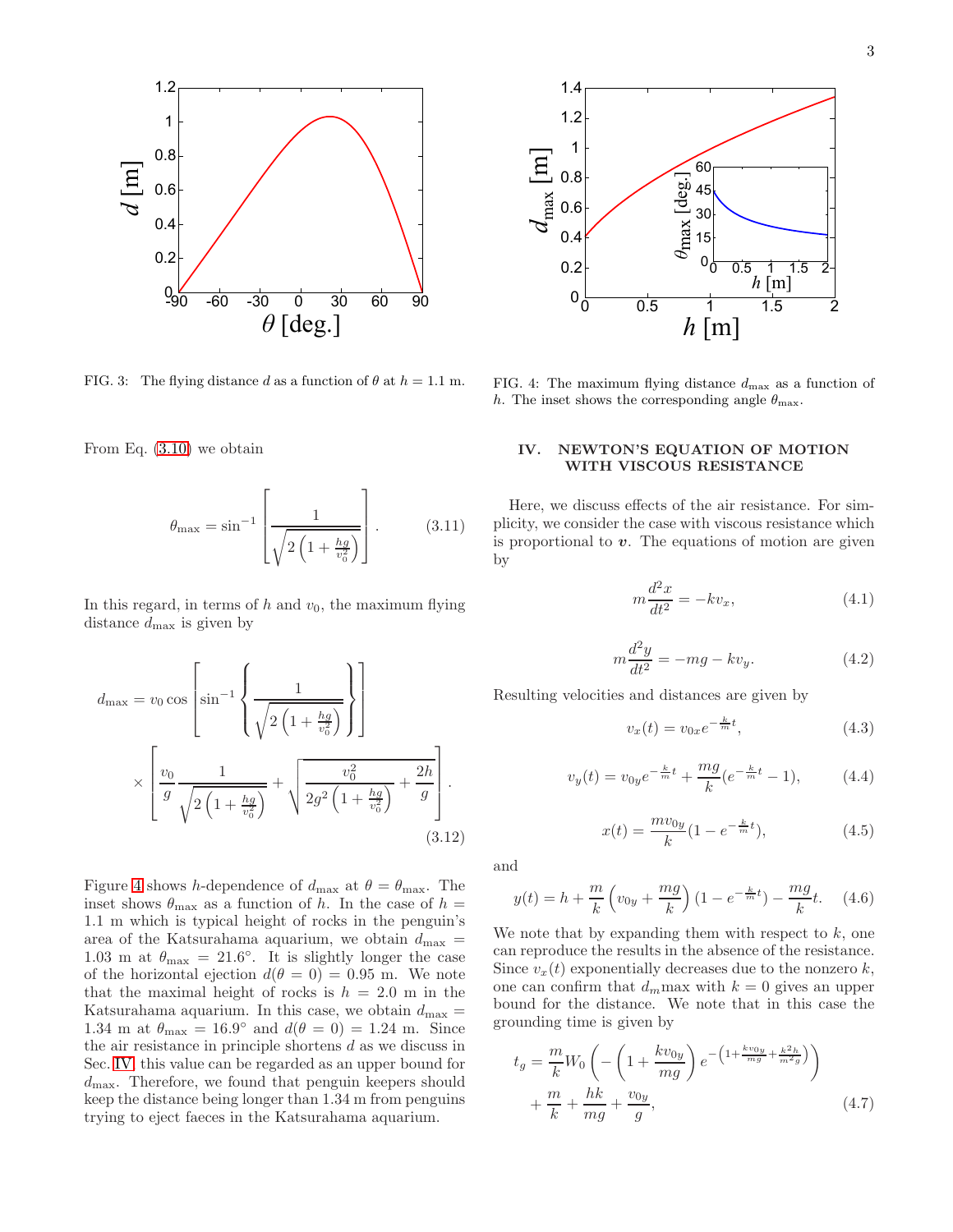where  $W_0(x)$  is the main branch of the Lambert W function. The distance can be obtained by  $d = x(t_q)$ .

We also note that the resistance given by  $k|\mathbf{v}|$  is more realistic in the air [\[7\]](#page-5-4). In such a case, an approximated solution for a low-angle trajectory has also been obtained by using the Lambert  $W$  function  $[8, 9]$  $[8, 9]$ . We note that an analytic solution in this case can be obtained by the homotopy analysis method [\[10\]](#page-5-7). In addition, the viscosity of faeces itself may shorten the flying distance due to the energy dissipation originating from the internal friction. More sophisticated treatments are required to take such an effect into account. However, our estimation for the upper bound on  $d_{\text{max}}$  is robust against these resistance effects.

# <span id="page-3-0"></span>V. BERNOULLI'S THEOREM AND ABDOMINAL PRESSURE OF PENGUINS

Bernoulli's theorem for non-viscous faeces liquids is given by

$$
\frac{1}{2}\rho v^2 + \rho gz + P = const.
$$
\n(5.1)

where  $z$  is the initial height of liquids in a penguin as shown in Fig. [2.](#page-1-2) While the faeceses are immobile under the abdominal pressure  $P_a$  initially, they are released with  $v_0$  in the air. Such an assumption gives

$$
\rho gz + P_a + P_0 = \frac{1}{2}\rho v_0^2 + P_0, \tag{5.2}
$$

where  $P_0$  is the atmospheric pressure. At this stage, we do not consider the viscosity correction. Thus we obtain

$$
P_a = \frac{1}{2}\rho v_0^2 - \rho gz. \tag{5.3}
$$

The unknown parameter z can be estimated from

$$
z = \frac{V}{\pi R^2},\tag{5.4}
$$

where  $V$  is the fluid volume after the ejection.  $R$  is the radius of stomach. For simplicity, we use  $R = 0.1$  m. Here, one may notice that the system is quite similar to the so-called tank orifice with a vena contracta [\[12](#page-5-8), [13\]](#page-5-9). In such a case, the cross-section area of non-viscous flow after the ejection is approximately given by  $C\pi r^2$ , where  $C \simeq 0.611$  is a typical value of the coefficient of contraction [\[12](#page-5-8)]. In this regard, we obtain

$$
V = C\pi r^2 \ell
$$
  
=  $C\pi r^2 \int_0^{t_g} dt \sqrt{v_{0x}^2 + (v_{0y} - gt)^2}$   
=  $\frac{C\pi r^2}{2g} \left[ v_{0y}v_0 - (v_{0y} - gt_g) \sqrt{(gt_g - v_{0y})^2 + v_{0x}^2} - v_{0x}^2 \ln \left( \frac{\sqrt{(gt_g - v_{0y})^2 + v_{0x}^2} - gt_g + v_{0y}}{v_0 + v_{0y}} \right) \right],$   
(5.5)

where  $\ell$  is the total path of the faeces. In particular, in the case of  $\theta = 0$  (namely,  $v_{0y} = 0$  and  $v_{0x} = v_0$ ), we obtain

$$
V = \frac{C\pi r^2}{2g} \left[ gt_g \sqrt{g^2 t_g^2 + v_0^2} - v_0^2 \ln \left( \frac{\sqrt{g^2 t_g^2 + v_0^2} - gt_g}{v_0} \right) \right].
$$
 (5.6)

By substituting Eq. [\(5.5\)](#page-3-2) to

$$
P_a = \frac{1}{2}\rho v_0^2 - \frac{\rho g}{\pi R^2} V,\tag{5.7}
$$

we can obtain  $P_a \simeq 2.3$  kPa at  $\theta = 0$  and  $h = 0.2$  m following the previous work [\[2](#page-4-1)]. It is smaller than the estimated pressure 4.6 kPa in Ref. [\[2](#page-4-1)] where the initial pressure for the acceleration was obtained by  $P_a = \rho v_0^2$ . However,  $P_a$  are small compared to the viscosity effect which is addressed in Sec. [VI.](#page-3-1)

# <span id="page-3-1"></span>VI. HAGEN-POISEUILLE EQUATION AND VISCOSITY EFFECT

The Hagen-Poiseuille equation gives a relation between an additional pressure and fluid flow rate Q for laminar flow though a cylindrical pipe [\[11\]](#page-5-10) as

$$
Q = \frac{\pi r^4 \alpha}{8\eta},\tag{6.1}
$$

where  $\alpha = \nabla P_b$  and Q can approximately be given by  $\alpha \simeq \frac{P_b}{\ell}$  and  $Q \simeq \frac{V}{t_g}$ , respectively. Therefore, we obtain

$$
P_b = \frac{8V\ell\eta}{t_g\pi r^4},\tag{6.2}
$$

which is consistent with Ref. [\[2\]](#page-4-1). Furthermore, we estimate the additional pressure contributions for the rectal flow as

$$
P_c = \frac{8Vz\eta}{t_d\pi R^4} \simeq \frac{4Vv_0\eta}{\pi R^4},\tag{6.3}
$$

where  $t_d$  is the flowing time inside the intestine. We have estimated it as  $t_d \simeq \frac{2z}{v_0} \simeq 0.45$  ms. Even the maximum duration  $t_g + t_d \simeq 0.20$  s is quite short compared to the urination time  $8.2(M/kg)^{0.13}$  s obtained in Ref. [\[3](#page-5-0)] (where  $M$  is the mass of an animal). We note that a typical value of M for a Hunboldt penguin is about 4 kg. In this way, the total rectal pressure is given by  $P_t = P_a + P_b + P_c.$ 

<span id="page-3-2"></span>Figure [5](#page-4-3) shows the viscosity dependence of  $P_t$  with  $r = 0.004$  m. For comparison, we plot the previous result in Ref. [\[2\]](#page-4-1) and our result of  $P_t$  without C. While the previous work gives  $P_t = 8.56 \sim 20.6$  kPa for  $\eta = 0.02 \sim$ 0.08 Pa·s (noting that  $\eta$  may change due to the physical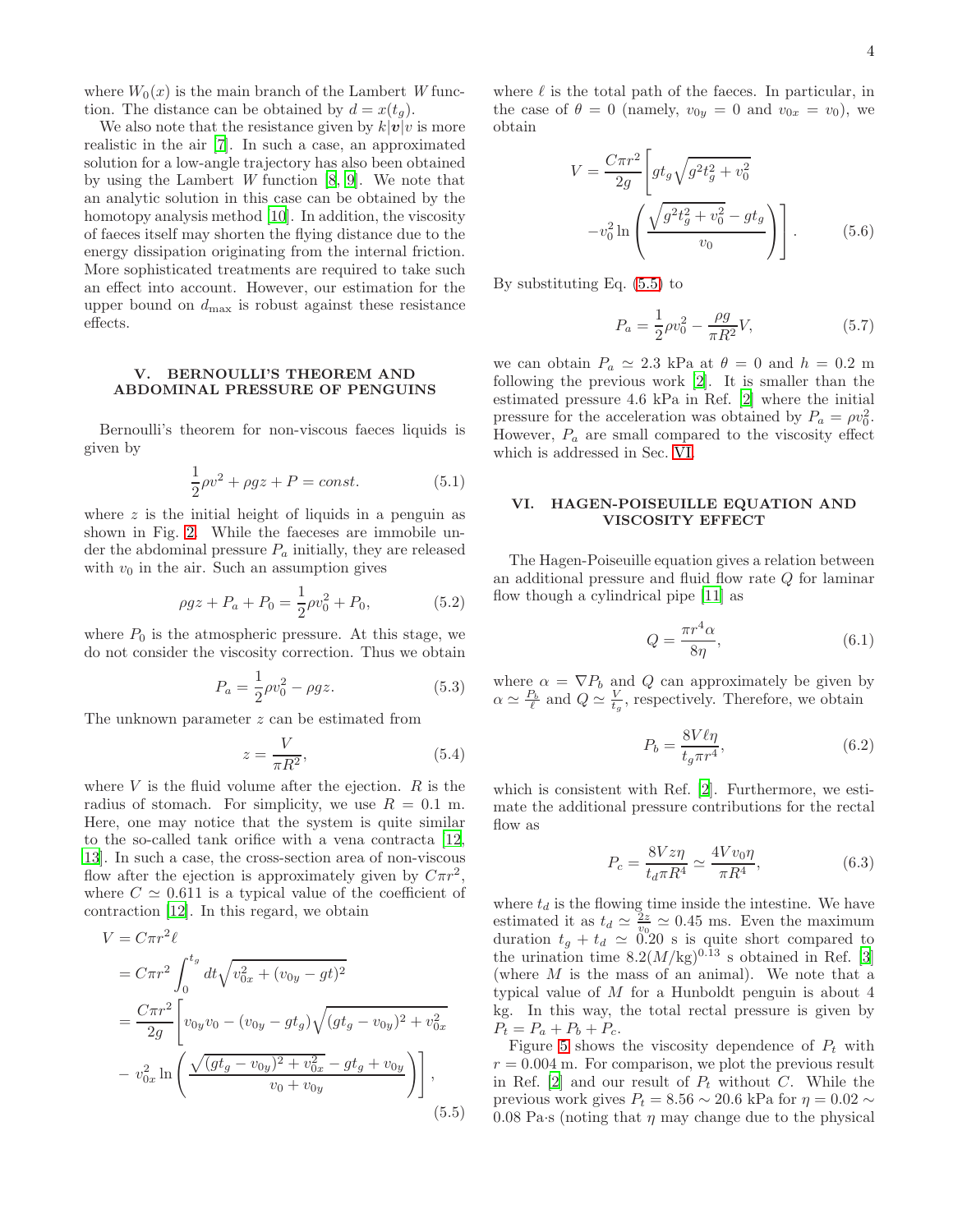

<span id="page-4-3"></span>FIG. 5: Calculated penguin's rectal pressures  $P_t$  with and without the coefficient of the contraction  $C$ , as functions of the viscosity  $\eta$ . The dash-dotted curve represents the result of Ref. [\[2\]](#page-4-1). For comparison, we also show  $P_0$ .

condition of penguins), our results show  $P_t = 8.75 \sim 28.2$ kPa, which is up to 1.4 times of the previous work. This is because we consider a longer curved path  $\ell$  of flying faeces to estimate V whereas only the horizontal distance was taken account in Ref. [\[2\]](#page-4-1). We note that if we neglect the contraction as  $C = 1$ , our result gives larger values  $P_t = 12.9 \sim 44.7$  kPa since V becomes larger for given r. These results are also larger than the bladder pressure  $P_{\text{bladder}} = 5.2(M/\text{kg})^{-0.01}$  kPa in Ref [\[3\]](#page-5-0). This difference may originate from the physical configurations. Whereas we consider the projectile ejection of faeces, in Ref. [\[3\]](#page-5-0) a vertical motion of urine was examined. In addition, since penguins possess the cloacas which combine the digestive and urogenital tracts [\[14](#page-5-11)], the visocity and density of penguin's faeces (actually mixing with urine) should be inhomogeneous in the current case. The effect of such an inhomogeneity is left for future work. We note that while we use rough approximations for R to calculate  $P_a$  and  $P_c$ , these contributions are found to be small compared to  $P_b$ .

In the end of this section, to realize how strong the estimated penguin's rectal pressure is, let us demonstrate how far a liquid-like object blasted off from a human being with a severe stomachache flies if his/her rectal pressure is as strong as penguin's one. Here, we assume that this liquid behaves as a nearly perfect fluid [\[15\]](#page-5-12) and its density is same as water  $\rho = 10^3 \text{ kg/m}^3$ , for simplicity. In this case, we obtain  $v_0 = 7.51$  m/s from  $v_0 \simeq \sqrt{2P_t/\rho}$ with  $P_t = 28.2$  kPa. If the liquid is horizontally launched from the hip with  $h = 0.85$  m (which is a typical length of legs), the flying distance can be estimated as  $d = 3.13$  m, which greatly excesses the typical height of a human being (1.7 m) we mentioned in the introduction. He/she should not use usual rest rooms. Although we assume an ideal situation to obtain the numerical value, one can easily understand the incredible power of penguin's rectum in this way.

### <span id="page-4-2"></span>VII. SUMMARY

To summarize, we have discussed a projectile trajectory of penguin's faeces induced by the strong rectal pressure. We have estimated the upper bound for the maximum flying distance  $d_{\text{max}} = 1.34$  m for the case with a typical initial velocity  $v_0 = 2.0$  m/s of faeces, from the higher place with the height  $h = 2.0$  m. In the presence of the air resistance which is proportional to the velocity, we show that the grounding time and the flying distance of penguin's faeces can be expressed in terms of the Lambert *W* function.

Furthermore, based on the hydrodynamic approach, we have revisited penguin's rectal pressure with an approximation combining the Bernoulli's theorem and the Hagen-Poiseulle equation. The obtained rectal pressure is larger than the previous estimation. The main difference originates from the treatment of faeces fluid volume flying in the air. Our results would contribute to further understanding of ecological properties of penguins.

In this paper, we have used simplified equations of motion to track the trajectory of faeces. To obtain a more quantitative results, it is necessary to solve hydrodynamic equations of faeces in the air and in the stomach, which are left for future work. More sophisticated treatment for the vena contracta would be important. It is also interesting how complex hydrodynamic behaviors such as turbulence appear during the ejection of faeces.

We expect that our results would also be a useful example for teaching the classical mechanics in the undergraduate course. One can recognize that fundamental physics and mathematics we learn in schools describe interesting aspects of various things surrounding our daily life, as demonstrated by T. Terada [\[16](#page-5-13)].

### Acknowledgments

The authors thank K. Iida, T. Hatsuda, A. Nakamura, and Y. Kondo for useful discussion and the Katsurahama aquarium for the supports and giving us an opportunity to observe Humboldt penguins.

<span id="page-4-0"></span>[1] P. B. Borboroglu, and P. D. Boersma, *Penguins: Natural History and Conservation.* (University of Washington Press, 2013).

<span id="page-4-1"></span>[2] V. B. Meyer-Rochow and J. Gal, Polar Biol. 27, 56